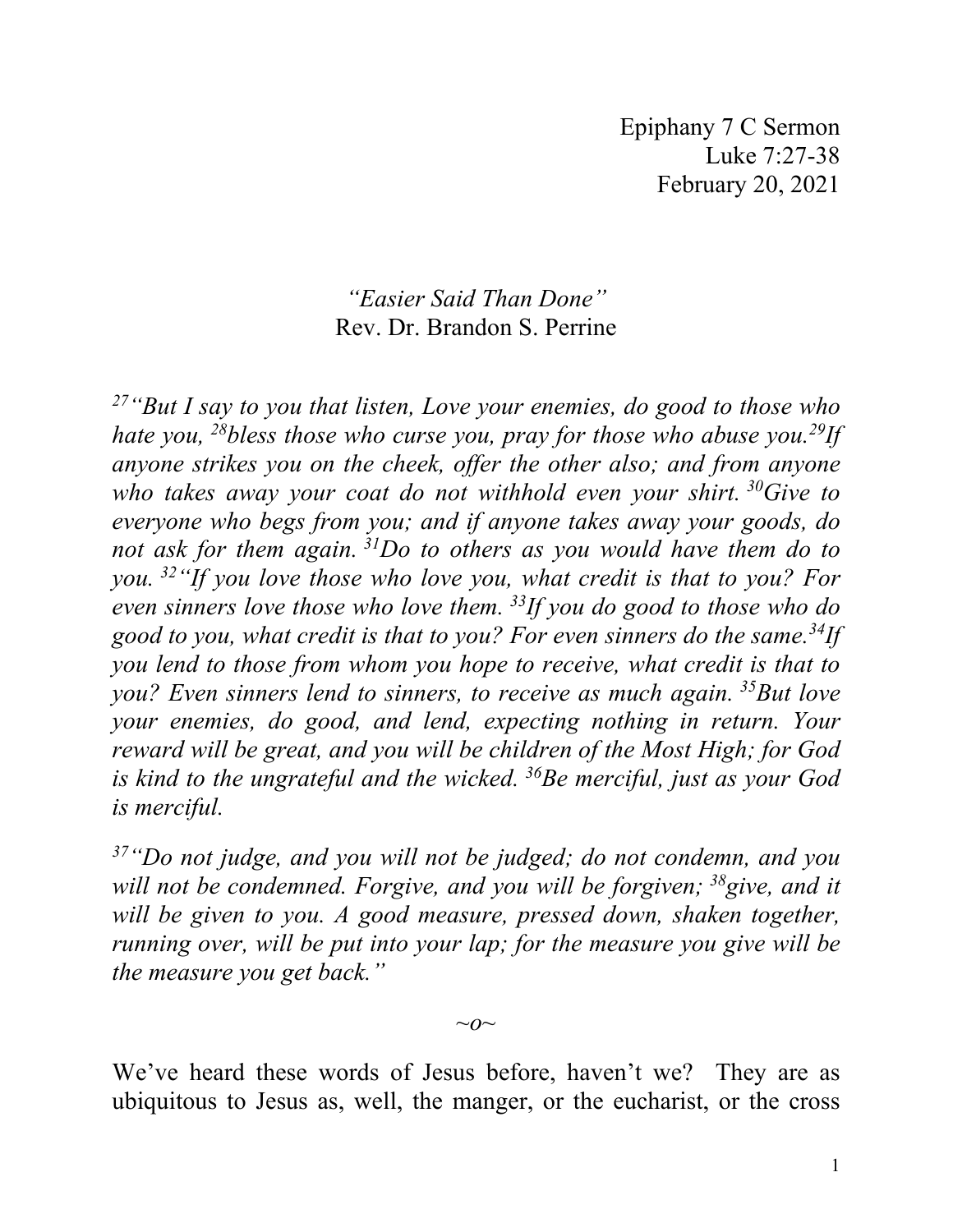itself. Of all the words spoken by Jesus, these words, a continuation of the Sermon on the Plain we began last week, are the most likely to be quoted, the most likely to appear on posters in school houses, drilled into the brains of the young, and recited by parents, wagging a scolding finger in the face of an offending child. "Do unto others as you would have them do unto you." It's so basic. The words are so simple. The way they just fall out of our mouths makes them seem almost benign, unoriginal, common.

How many of you have a brother or sister? I have one of each. How many of you have ever gotten into a hitting match with a brother or sister? Yeah, me too. I *rarely* started it, but one good blow deserves another, right? "He started it!" I'd say to my mother. "That doesn't make hitting him back right," she'd say. Turn the other cheek, says Jesus. If someone takes your clothes, give them your underwear too, says Jesus. If someone takes away your stuff, don't try to get it back, says Jesus. We know these words. No, we might not be able to quote them back exactly as Luke writes them, but most people, even nonreligious people, make references to turning the other cheek and treating others as we want to be treated. We know these words so well that they don't shock us anymore. The truth is, these words from Jesus' Sermon on the Plain are among the most dangerous—if not *the* most dangerous words in all of scripture for two reasons. Here's why.

Firstly, these words are *the* most dangerous words in all of scripture because, of everything in the Bible, these words are the ones we might actually take literally—that is, as we hear them.

We hear, "turn the other cheek," and I wonder, how many bullied kids and battered women and systemically oppressed people groups hear these words as an admonition to keep taking abuse? We hear, "if someone takes the coat off your back, give them your shirt too," and I wonder how many impoverished elderly folks, and duped do-gooders have lost everything because they took these words to heart?

Let me be very clear, Jesus IS NOT admonishing his hearers to take abuse lying down or to actively give or passively be drained until there are no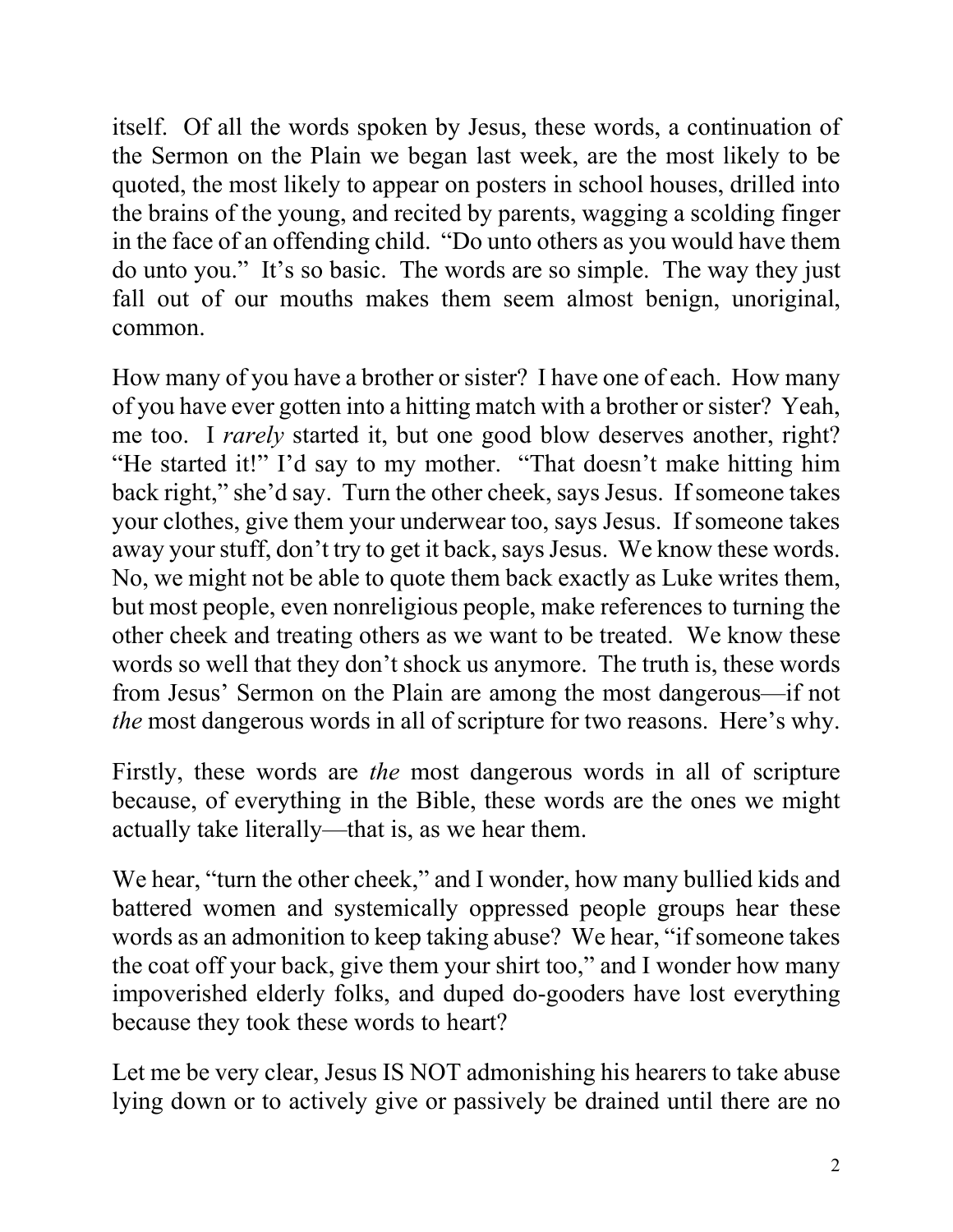resources left to live on. That is not his idea of godly living. That is not his idea of abundant life. And yet, these words are *the* most dangerous words in scripture because we take them literally and they end up justifying all sorts of abuse.

Secondly, these words are *the* most dangerous words in all of scripture because, of everything in the Bible, these words are the ones we might actually take seriously—that is, as Jesus intended. If we take them seriously, as Jesus intended, the admonition to turn the other cheek becomes an act of resistance. In the ancient world, any beating would have been done with the right hand, as the left was reserved for toilet tasks. Jesus was speaking to the oppressed. Any blow they would have received would have been a back handed blow to the left cheek. An oppressor never struck an inferior with the palm of their hand—that sort of fighting occurred only among social equals. What Jesus was saying is that if someone backhands you on your left cheek, turn and make them slap or strike you on your right cheek as an equal. This was an act of resistance to oppression.

Similarly, the admonition to give not your coat, but your shirt as well, is an act of resistance. In the ancient world, a person's coat could be taken in partial payment of a debt, leaving a poor person to sleep outside or in a barn with not even a coat to keep warm. Jesus was speaking to the oppressed. They had lost coats before. What Jesus was saying is that if someone sues you for your coat, give them the rest of your garments too. "Strip naked and expose what the system is really doing to you." This too was an act of resistance to oppression.

These words from Jesus' Sermon on the Plain are among the most dangerous—if not *the* most dangerous words in all of scripture because when taken literally they reinforce a status quo of oppression, abuse, and exploitation and when taken seriously, as Jesus intended, they expose, and defy, and contest the very injustice upon which the status quo relies to survive.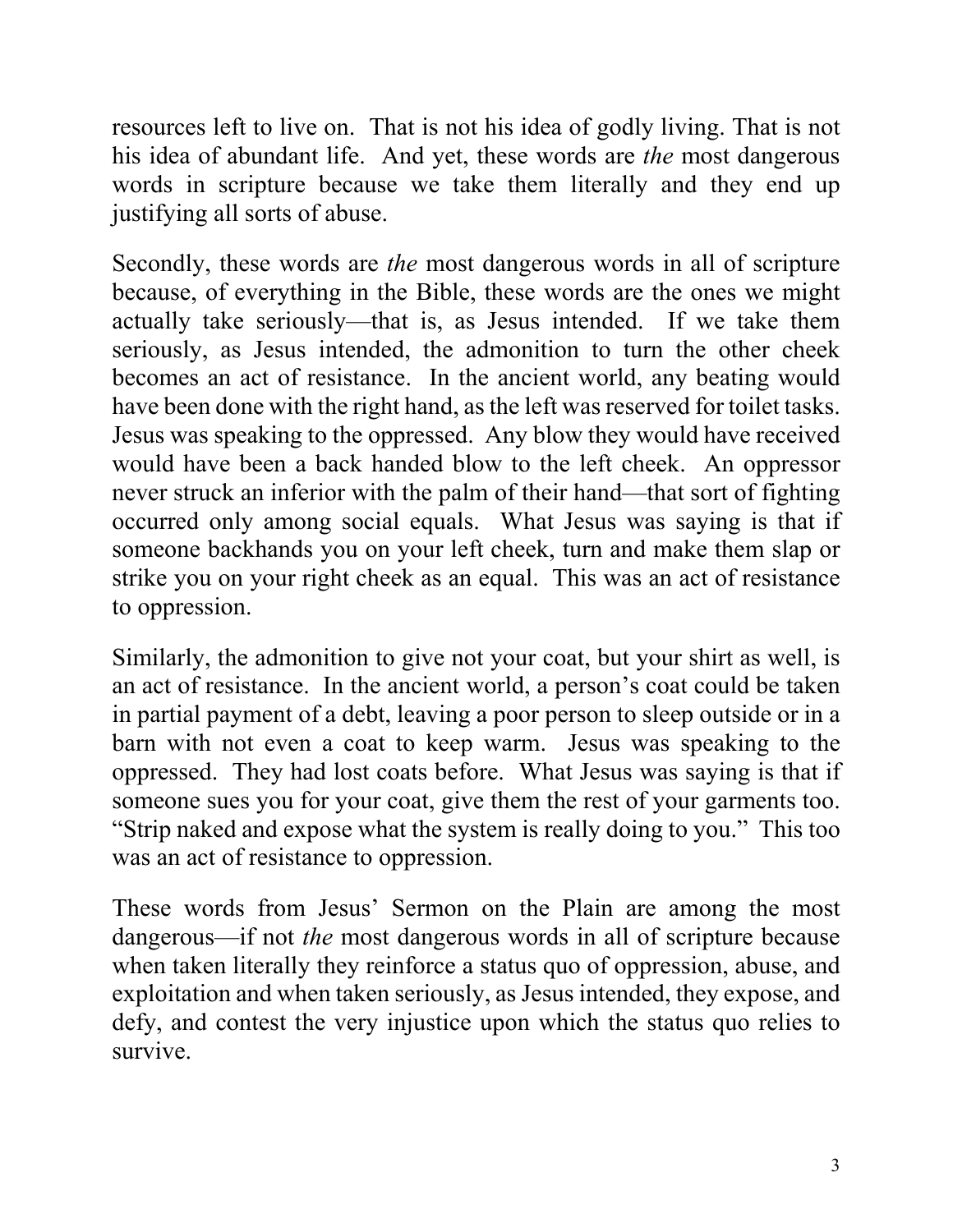"Jesus is not telling people to remain victims but to find new ways of resisting evil. 'Love your enemies,' Jesus said, 'do good to those who hate you.' This is the ethic that moved Martin Luther King, Jr., to kneel down with many brothers and sisters before water hoses and snarling police dogs. Many people thought he was crazy. 'Only violence can fight violence,' they told him. But the authorities and the oppressors didn't know what to do with this kind of resistance. They knew the power of violence; they knew the powerlessness of victims who knew their place, but this was something they hadn't seen before: victims who refused to be victims, victims who refused to fight back with violence, victims who claimed their place and reshaped the battle completely."[1](#page-3-0)

Before Martin Luther King, Jr. advocated for Jesus-inspired resistance during the American Civil Rights Movement, Mahatma Gandhi became its champion in his native India. The Hindu leader of the independence movement inspired the people of India to fight for independence from Great Britain and to, in his words, "stagger humanity without shedding a drop of blood," by following the example of "Gentle Jesus, the greatest passive resister the world has seen."[2](#page-3-1)

Today, in the polarized scene of the American politics, as racial tensions and economic inequity tear at the thin fabric that knits us together as a people, as fear dupes us into seeing enemies in the faces of friends, neighbors, and outsiders, Jesus' words in the Sermon on the Plain confront us once again. If we want to challenge injustice, overturn the status quo, and change the world, Jesus says, "Love your enemies, do good to those who hate you, bless those who curse you, pray for those who abuse you. If your oppressor strikes you, turn the other cheek and make them see you as an equal. If your oppressor takes your coat, strip naked and expose their injustice."

<span id="page-3-0"></span><sup>1</sup> Barbara Lundblad. "Simple, Yet Not So Simple," Day1.org, February 18, 2021, [http://day1.org/642](http://day1.org/642-) simple\_yet\_not\_so\_simple.

<span id="page-3-1"></span><sup>2</sup> Harris Wofford. "Imitation of Christ? The World's most famous Hindu became the greatest exemplar Of the Sermon on the Mount*,"* Mkghandi.org*,* http://www.mkgandhi.org/articles/harriswofford.htm.